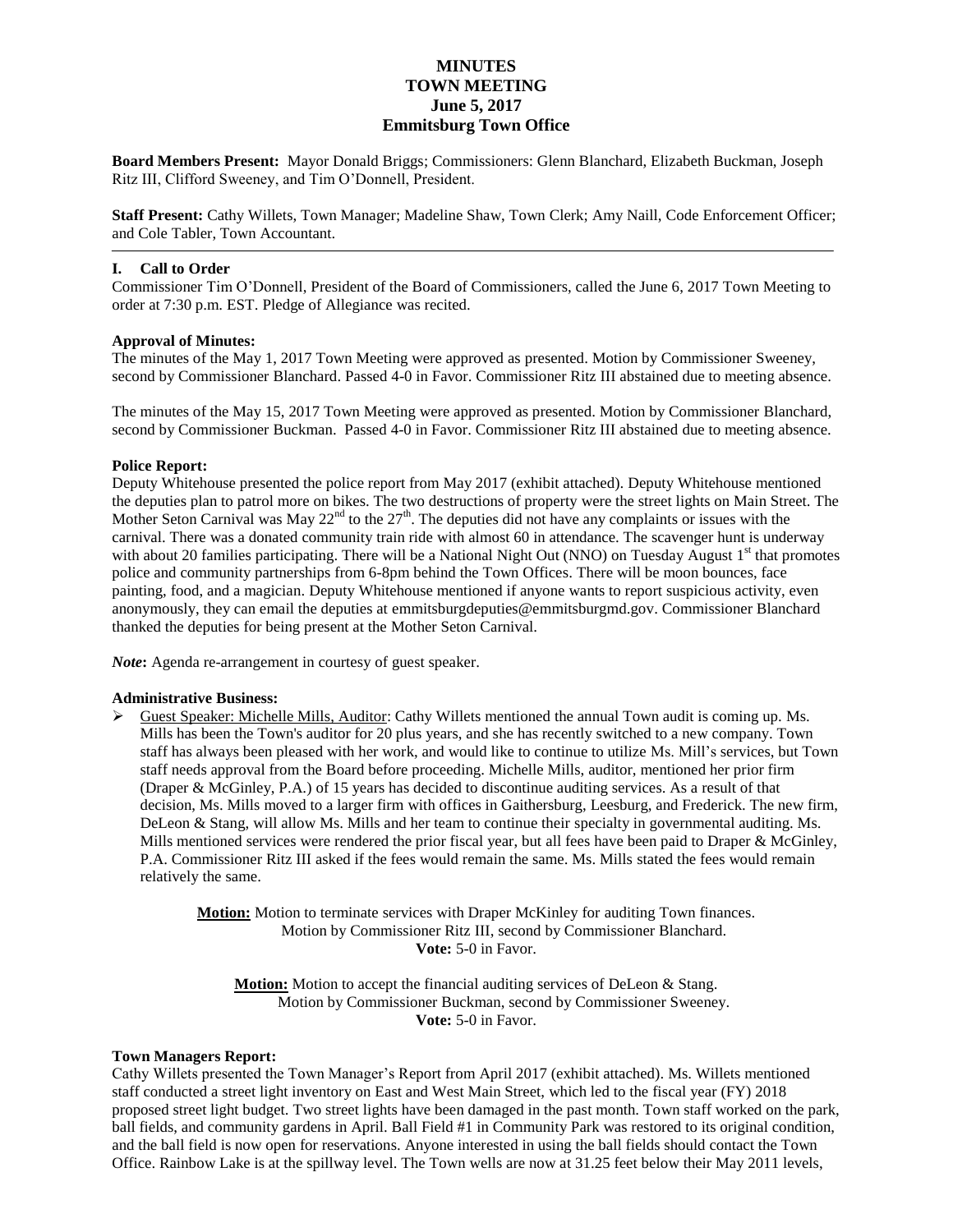but 5.5 feet were gained in April. Ms. Willets stated the wells are slowly and steadily coming back. About 5 inches of rain was received in April, but there still is a 2.34 inch deficit. Ms. Willets also explained approximately 52% of the waste water treated was wild water, which is a result of the sewer line conditions and heavy rain. The Community Pool is under construction, and the modified plans are at Frederick County and the State Health Department. There is a deadline date that was specified in the pool contract that the work must be completed by. Ms. Willets also gave an update on the dog park. She mentioned a revised RFP was requested for the dog park because the approved area is not considered a forest. Commissioner Sweeney mentioned there are some dead trees that need to be taken down near the approved dog park location/Community Park Pavilion. He also asked about the tree clearing that is occurring near the originally proposed dog park site. Ms. Willets reported the originally proposed dog park site is being cleared because the trees are diseased, and the Town is determining the best course of action to take in removing the dead trees near the approved dog park location. Commissioner Ritz III asked about removing some diseased pine trees in Emmit Gardens near the tot lot and about removing hazardous power lines above the proposed playground site. Ms. Willets explained the Town is planning to remove some of the pine trees, but she will need to look into the removal of the others in that area. In regards to the proposed playground, Ms. Willets mentioned there have been several problems encountered. Since it's a flood plain, the Maryland Department of the Environment is requiring an extensive application. An update will be shared at the next Town Meeting. Commissioner Blanchard said the Town looks really good and Town staff is doing a great job maintaining facilities. Ms. Willets stated the Town is requesting bids to spray for mosquitoes along the walking path in Community Park. Commissioner Sweeney asked about unlocking the bathrooms at Community Park for day use. Ms. Willets stated there has been restroom vandalism at the park bathrooms in the past, but she will discuss the possibility with staff. Commissioner O'Donnell mentioned the storage lot gate has been left open in Community Park, and he requested contractors/staff be mindful when closing the gate. He also asked why the trees in the prior proposed dog park area are being cleared. Ms. Willets reported many of the trees are dead.

### **Town Planners Report:**

Cathy Willets presented the Town Planner's Report from April 2017 (exhibit attached). The State Highway Administration (SHA) sidewalk project is underway. The contractor started saw cutting the sidewalks in Town. As work progresses, there will be flagging operations where there is no shoulder or the shoulder is not wide enough. The approved time for shoulder closer and flagging operations is 9 a.m. to 3 p.m. Updates are posted to the Town website, channel 99, and Facebook. The pedestrian bridge is up at the Flat Run Bridge. If there is any pedestrian traffic, SHA has been directed to stop working until the pedestrians have walked by. Ms. Willets does not have a date for the square closure because the proposed date (Community Heritage Day- June 24th) is unacceptable. Commissioner Sweeney asked who can apply for a Community Legacy Grant. Ms. Willets explained anyone who falls in the sustainable area, not just historic buildings, is eligible for the grant. Anyone interested in the grant needs to contact the Town Planner, Sue Cipperly, first. Ms. Willets also reported code enforcement is up and Ms. Naill is doing an excellent job. Thank you letters are sent if a resident complies with requests. Commissioner Sweeney mentioned 40 unmetered parking spots along Main Street. Ms. Willets recommended making parking meters an agenda item in the future to give staff enough time to collect information. Commissioner O'Donnell inquired about before and after photos for the sidewalk project. Ms. Willets will have staff take photos.

**Commissioner Comments:** Commissioner(s) cited attendances, recognitions, and announcements.

- Commissioner Buckman: She encouraged everyone to attend the Hubbard Fun Day that is coming up in Town. Commissioner Ritz III: He reminded residents there will be a family oriented event in Community Park on
- Saturday July  $15<sup>th</sup>$  from 5 to 7 p.m. The event will have a magician, music, caricature artists, and refreshments.
- Commissioner Sweeney: He mentioned Community Heritage Day is Saturday June 24<sup>th</sup>. There was enough money raised for fireworks, and the Lions Club is currently working on fireworks for next year. He thanked everyone for volunteering and donating because the event couldn't be done without the community.
- Commissioner Blanchard: He encouraged residents to thank WWII veterans and record their stories this month in honor of the  $73<sup>rd</sup>$  anniversary of D-Day. He also thanked town staff for the WWI display at the Town square. He thanked Bobby Ott for donating the photos, and encouraged residents to explore the exhibit at the Ott House.
- Commissioner O'Donnell: He was contacted by a property owner in regards to storage containers on properties. Town code does not specifically mention whether storage containers are permanent or temporary structures; however, the code is currently interpreted to view the items as permanent and not allowed. He would like to Board to discuss the item and possibly modify the zoning code because more people are using the structures. He also mentioned SHA has started their projects and he encouraged everyone to be patient with the work. There was a trail day in May with the largest local turn out in a year. The giveaways are getting better for volunteers to include food and the shirts. There is another trail day coming up and there will be several bike rides on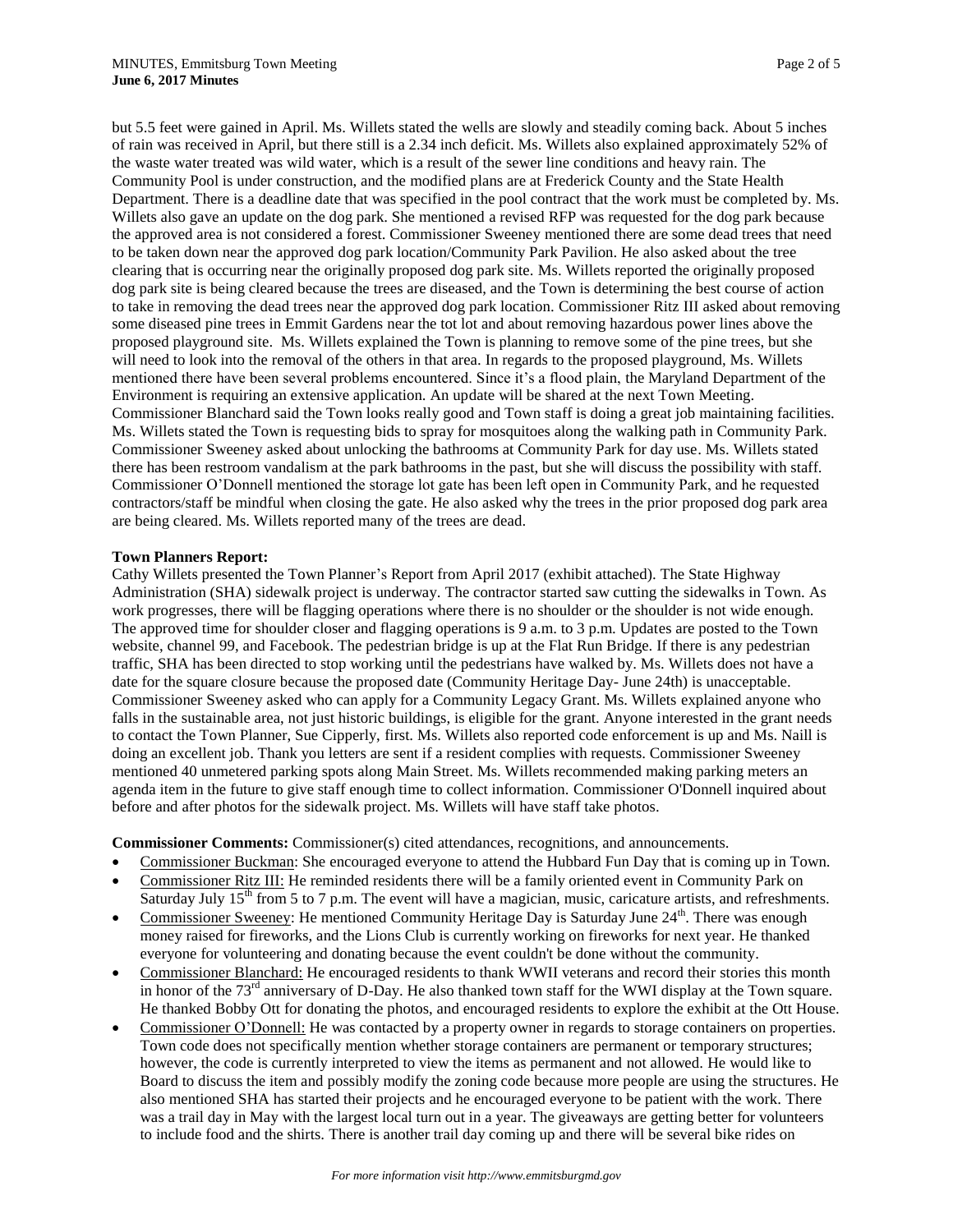Community Heritage Day (June  $24<sup>th</sup>$ ). He encouraged trail donations and sponsorships because they help attract volunteers on trail work days. He also mentioned the possibility of the Board discussing recycling as a future item. He encouraged residents to recycle and compost more to reduce tipping costs. In regards to trail information, Commissioner O'Donnell stated he will put information on the Town website and the Emmitsburg Trails Facebook Page. Ms. Willets added the Town is collecting email addresses for anyone, residents and businesses, who are interested in receiving construction updates in a timely manner. Anyone who would like to get email updates should email the Town at info@emmitsburgmd.gov, and Frederick County has a recycling website for anyone looking for more recycling information.

### **Mayor's Comments:**

Mayor Briggs attended numerous meetings in May 2017. Mayor Briggs mentioned two 4<sup>th</sup> grade classes from Mother Seton School attended a field trip at the Town office, and he treated the classes to pizza afterwards. There is an upcoming field trip with Emmitsburg Elementary, and he hopes to make the Town Office field trips an annual spring event. He mentioned the Town was recognized as a Banner Town again this year. The Town had the Emmitsburg Business and Professionals Association (EBPA) free breakfast, which approximately 50 local business owners attended, at the Carriage House Inn. He completed an interview with the Frederick County Chamber of Commerce highlighting the Town's accomplishments. Mayor Briggs also attended a meeting with the Frederick County Solid Waste Steering Committee. The Committee has a goal of reducing the landfill waste by 40,000 tons by 2040. He informed the Board that the landfill is filling fast and once it's full, Frederick County will need to purchase another 900 acre farm. There is a Block Party coming up on June 14th with free food, music, and activities. There will be a few more free community events throughout the summer while the pool is under construction.

### **Consent Agenda:**

Michael Hillman is resigning from the Citizen's Advisory Committee. No vote is needed, but the Board mentioned there are three current vacancies now. Ms. Willets stated one of the vacancies can be for an individual outside of the Town limits. Commissioner Buckman mentioned she would like to have the whole Town represented on the Citizen's Advisory Committee. She needs members from Mount St. Mary's, Emmit Gardens, and outside of Town.

# **Treasurer's Report:**

Commissioner Blanchard presented the Treasure's Report for May 2017 (exhibit attached). Commissioner Blanchard mentioned the cash balance is  $$4,672,992$  as of May 1<sup>st</sup> 2017. The operating balance going forward is  $$4,607,425$ .

# **Planning Commission Report:**

None

# **II. Agenda Items**

Agenda #1- FY 2018 Budget for Consideration: Commissioner Ritz III thanked Town staff for answering his questions. He asked what composed the Special Events & Programs (6901) line item in Department 60 (Parks Department). Ms. Willets clarified the line item includes the after school program, farmers market, community functions, and community garden which add up to the \$3,900. Commissioner Ritz III requested the line item not be decreased by \$1,800 if the Park's Committee is more proactive in planning summer concerts. He would like to offer better Community Park concert series in summer 2018. Ms. Willets stated the Board will need to determine where to decrease funds to cover the Special Events & Programs line item if the Board decides not to reduce funding. There was discussion over where to pull funds from. The Board agreed there needs to be an increase in Special Events & Programs funding. Commissioner Ritz III asked how easy it is for there to be a budget transfer if money is needed in the future. Ms. Willets explained the process is easy, and the Board would just have to approve the transfer. She added the funds can be pulled from another line item now, or the funds can be pulled from a line item with excess when the reservation is made, but the decision is the Boards. Commissioner Ritz III stated he is really hoping to have some nicer concerts next summer. Ms. Willets recommended notifying staff immediately when there is an event and the cost is known so funding can be found. Commissioner Buckman suggested planning the series ahead of time so the Town can promote the concert series more. Ms. Willets stated if the events are known far enough in advance, they can be added to the Town calendar.

Commissioner O'Donnell requested the Board flip to Department 7 (Misc Revenues) under line item Rents and Concessions (4502) CREP Scott Road Farm. He mentioned there is no expense line items assigned to the \$1,532 revenue. He proposed the funds be used for multiuser trail maintenance and promotion. He explained individuals are cutting down trees that fall across the trail, but they are not certified and they are putting themselves in danger. With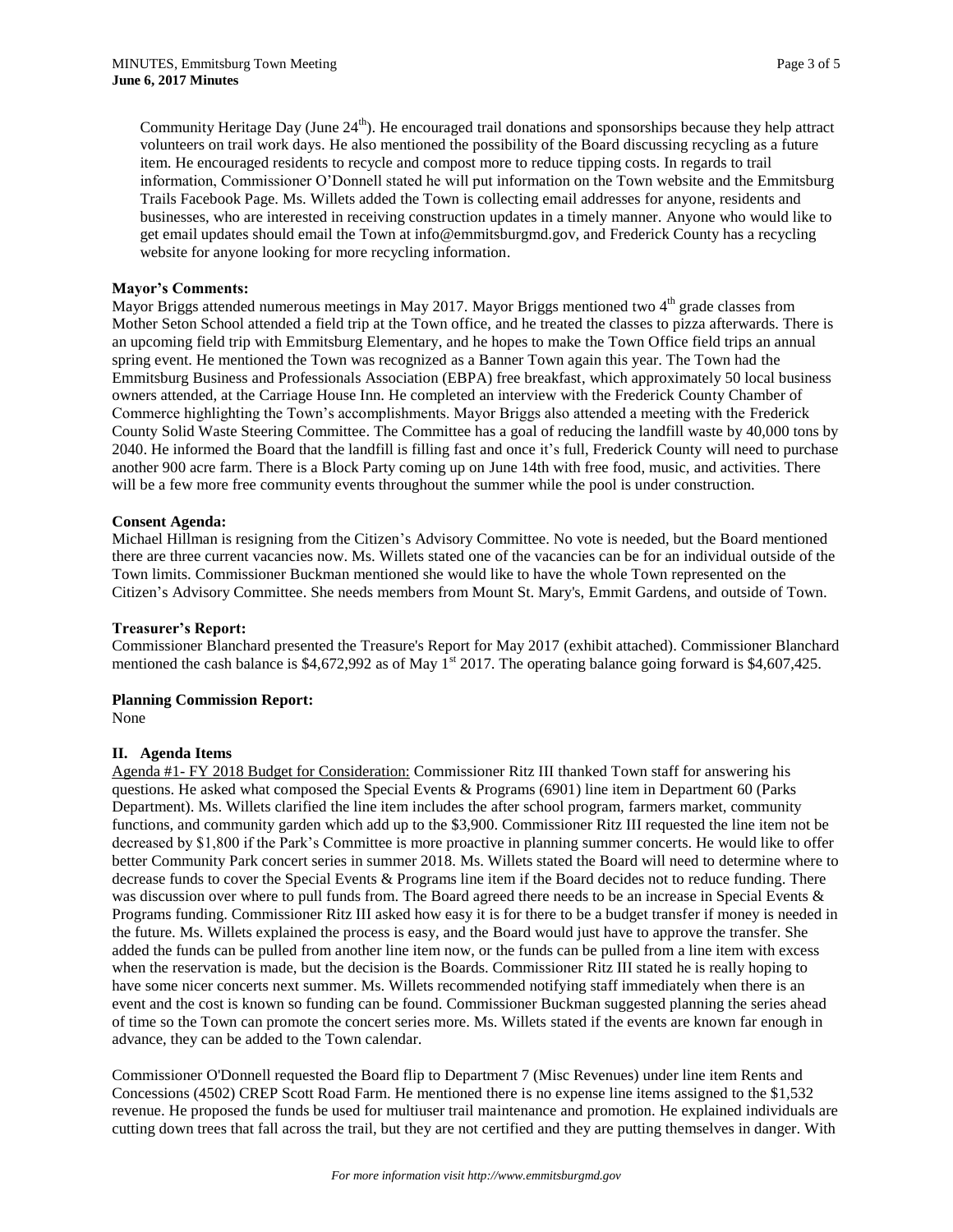the funding, the Town could contract a sawyer to cut down the trees and limbs. He mentioned many organizations and residents ask what funding the Town contributes to the trails. Aside from land use and volunteer hours, he would like to have a designated line item. Cole Tabler, Town Accountant, recommended any projects that are longer than a year could use capital project funding, and a separate line item can be added for the multiuser trails but it also depends on the type of work. Commissioner O'Donnell asked if 1 year would be sufficient for piloting the program. Mr. Tabler stated a designated item in Fund 2 would be there until it's transferred or diminished. He recommends doing a designation in Fund 2 if work is needed for the trails in the future so a transfer can be made when needed. Ms. Willets reminded the Board they will need to determine where the \$1,532 will come from. She recommended not taking funds from the pool. Commissioner O'Donnell passed the gavel to Commissioner Sweeney, Vice President of the Board of Commissioners. There was discussion over where to take the funds from.

**Motion:** To transfer from Fund 2 Dog Park to new line item Trail Maintenance and Promotion in the amount of \$1,532.

Motion by Commissioner O'Donnell, second by Commissioner Ritz III. **Vote:** 5-0 in Favor.

Commissioner Sweeney passed the gavel back to Commissioner O'Donnell. Commissioner Ritz III inquired about the Emmit Garden playground funding. Ms. Willets stated there is a \$10,000 grant and the Board designated \$7,500 several years ago totaling \$17,500. Commissioner Ritz III inquired about the Waste Water Treatment Plant (WWTP) lagoon and if the Town will continue the lagoon contract. Ms. Willets hopes Enviro Organic will comply; otherwise, the Town will be \$150,000 in the hole from FY17-18 reduced utility charges (\$70,000) and the loss of the lagoon contract (\$80,000). Other revenue will be needed if the contract is terminated.

> **Motion:** To accept the fiscal year (FY) 2018 budget as amended. Motion by Commissioner Sweeney, second by Commissioner Buckman **Vote:** 5-0 in Favor.

Ms. Willets asked if the budget PowerPoint was beneficial. The Board commended Town staff for preparation, visual aids, and clarity in answering questions.

Agenda #2- Salary Chart Adoption for Consideration: Ms. Willets mentioned the Board is required to adopt the salary chart ordinance with the budget each year. She explained each employee is eligible for a step increase based off their performance evaluation and review. The total difference between FY 2017 and FY 2018 is \$12,000 (or 1.5% step increase) with a 0% Cost of Living Adjustment (COLA). Commissioner Ritz III inquired about a prior year when a new salary chart was adapted, but there was an error that resulted in the salary chart being modified. Mr. Tabler explained the instance was two years ago and it was because the salary chart was adjusted which resulted in staff moving down in steps on paper; however, staff still got their increase. The structure of the salary chart was changed then. Ms. Willets clarified that the salary chart was not voted upon, but Ms. Willets brought it to the Board to fix any problems during that occurrence a few years ago. Commissioner Buckman asked about the structure of the chart. Ms. Willets explained the salary chart is large in size so it was broken into four pages. Commissioner O'Donnell asked if the new employee evaluation system was approved. Ms. Willets stated the new employee evaluation form was approved and town staff came up with three goals for the coming year based on the new evaluation form earlier in the year. Commissioner Ritz III asked why Grade 2 and Grade 10 did not have a position title. Ms. Willets stated there are no employees in those steps, she also added this was the reason staff wanted to have human resource modify the salary chart to condense the chart and get rid of positions that were not used. There is currently no staff under the title of inspector because there is not a need for that position, and contractors are used now for inspections.

> **Motion:** To accept the salary chart as written. Motion by Commissioner Blanchard, second by Commissioner Ritz III. **Vote:** 5-0 in Favor.